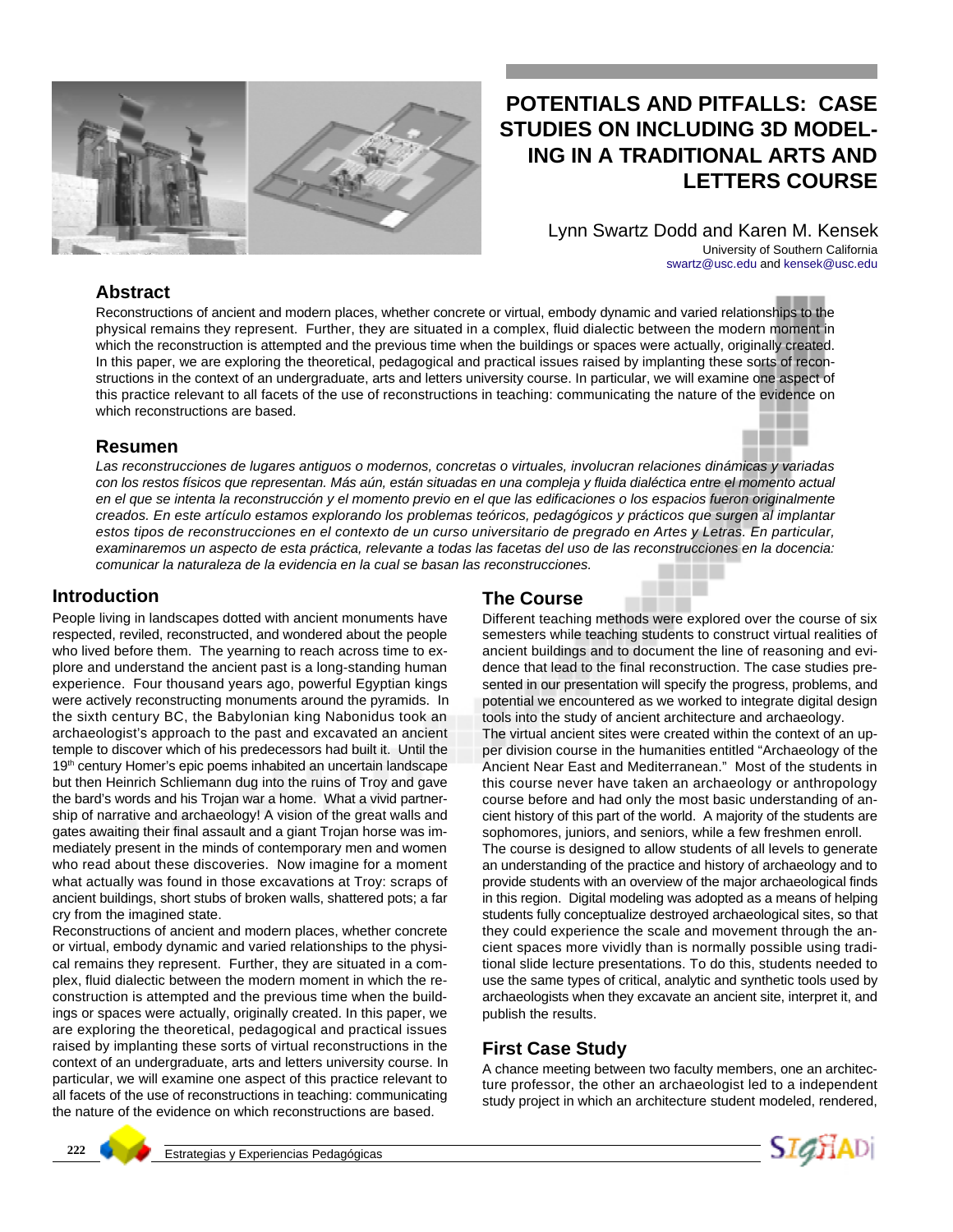and animated an ancient site for use within an Internet-based research project undertaken by a group of students in another class. The architecture faculty member was interested in demonstrating how computers could be used to generate "realist" reconstructions (renderings); the archaeologist was pressing for "realism" based upon real archaeological evidence such as physical remains/ruins or textural descriptions of the time.

The architecture student had previous knowledge in computer graphics and for him the project was a modeling exercise in which the parameters for the building were provided by the other instructor and archaeology students. The undergraduates asked the architecture student to prepare specific views of an ancient building that were then used in mouseovers showing ruins and reconstructed buildings. There was little research overhead burden for the architecture student, and the interaction between the individual modeler and the student researchers was easy, but minimal. The architecture student learned a lot about the ancient site (and the sometimes fragmentary nature of archaeological information). In particular, the architecture student came to understand the need to model walls with approximated heights and roofs whose precise construction was vague.

The archaeology students did not take the opportunity to question the reconstruction that the modeler supplied or to test new theories supported by evidence they gathered (partly a time issue, partly a lack of archaeological background). Although the final project looked complete, it lacked the rigor of testing and critique that was envisioned in the collaboration. Although seemingly simple (assigning a computer savvy student to archaeology students), the first method was successful in only a limited way.

### **Second Case Study**

In a second semester we established a more direct connection between the students with access to the archaeological evidence and the virtual models. This was done in the context of a regularly scheduled, upper division Arts and Letters course. Each student chose a building from an ancient Egyptian capital city, Amarna. The student term project was intended to encompass as much intellectual energy, research, and creativity as a term length paper, but not presented in an entirely written format. Instead, a 3D digital model of the building in its immediate environment was presented as a Web-based series of presentation pages, animations, flythroughs, and other components. The buildings were modeled based on a close reading of excavation reports, plans, and other research resources. The students also provided supplementary explanatory material, a self-critique of design decisions and alternatives, and a coherent summary encapsulating all the major issues confronted during this research endeavor. Special attention was given to alternative views that may have been discarded, thereby clarifying to what extent the building is a product derived from archaeological recovery, from interpretation in modern times, or from comparisons with contemporary Egyptian buildings.

Students were directed to create a "design journal" as a record of their thinking and progress throughout the project's duration. A major goal of the design journal was to give students a locus for reflexive thinking about the archaeological data and its interaction with the virtual model they were creating. In this on-line document, students tracked problems encountered, questions raised (especially with respect to the actual reconstruction; for example, "What type of column was used in the portico?"), and resolutions incorporated in the project (for example, "The archaeological remains was the base and part of the shaft of a bundled reed column. It probably looked like this. Diagram included.")

The idea of combining the researcher and virtual modeler in the same student was excellent (and obvious). The practical nature of doing so was difficult, time-consuming, and in the context of the upper division course workload, overburdened the students dedicated to achieving a satisfactory result. The inclusion of the virtual modeling training had major deleterious effects on the amount of traditional course material that could be included. About a third of the class time was devoted to the teaching of 3D modeling, rendering, and animation; this was time taken from the teaching of the material usually included in the class.

The experience of the archaeology student learning the virtual modeling program was different from the normal experience of architecture students learning CAD where a support structure exists (most of their colleagues know the programs). Architecture students can be motivated to learn the skills quickly because they will be useful in the future in their architecture studio courses, internships, and jobs. Also, they are already familiar with certain discipline specific terms: axonometric, elevation, plan view, adobe, etc. These advantages did not necessarily exist for the Letters and Arts students, many of whom were taking the course as an elective. Using research funds from an Innovative Teaching Grant, a software-proficient teaching assistant was hired to provide additional support. A lot of extra time was provided by the instructors, tutoring students on both the software and the research concerns, which included very detailed questions about the ancient places and structures.

Although several of the projects turned out very well, the course entailed a lot of work for the students and professors. Students were often frustrated, and the intellectual content of the course was disrupted by the need to spend more time of digital skills. However, the students learned a smaller body of material in greater depth and developed reasoning and critical skills that were much more advanced than their history of archaeological coursework would otherwise suggest.

## **Third Case Study**

The third iteration of the course occurred in Spring 2002. This class had the benefit of additional pedagogical and technical training resources. The course was adopted by the Multimedia Literacy Program (MLP) at the USC. This was a last-minute arrangement that had considerable potential in terms of scaffolding the students' use of the multimedia presentation modalities by providing them with dedicated student assistance (a peer mentor who knew the program and who had taken the class before). Hence, more computer resources were available for the students, and a teaching assistant taught an additional section on two-dimensional graphics and presentation techniques: Photoshop, Flash, Dreamweaver, FinalCut Pro, etc. Still, a lot of class time was still spent with modeling, rendering, and animation. The teaching style was modified to include the use of pre-built digital models where students could practice rendering and animation before modeling their own projects. The students also worked in groups rather than as individuals.

Overall, some of the projects turned out much better. For some of the projects, the challenge of managing the work in groups was not successfully overcome; those projects were uneven or incomplete. In general, the graphic "look and feel" of the presentations was better. The extra effort spent in teaching the two dimensional techniques and having a consultant available gave a more professional look to the Web pages developed. In the better groups, the links between evidence and reconstruction were stronger, and the students were more cognizant of the issues and decisions confronted when transforming archaeological remains and textual evidence into a three dimensional model. A sense of discovery often accompanied the exploration of the model, especially in learning about the scale of the buildings, the play of light and shadow, and